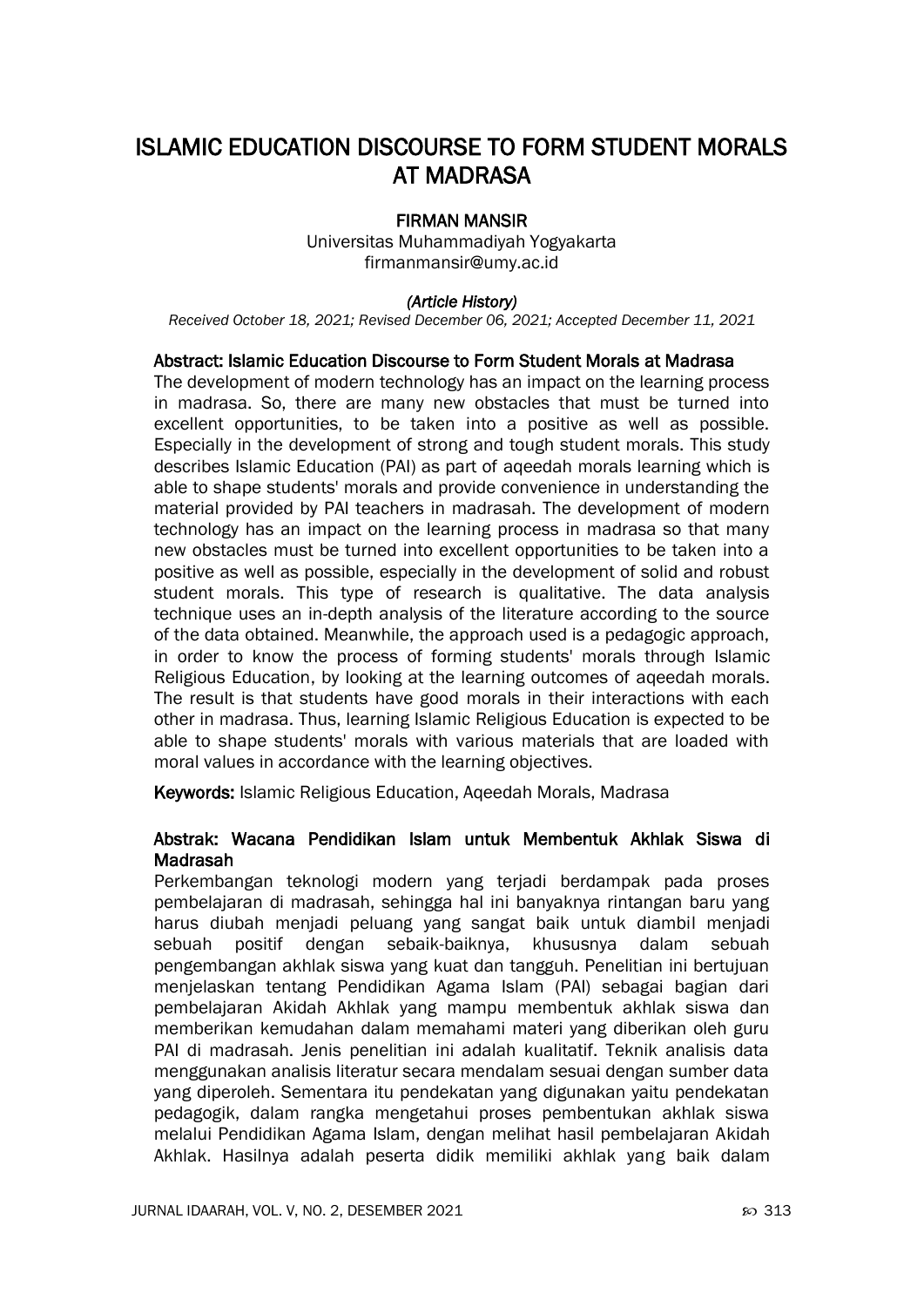interaksinya antar sesama di madrasah. Dengan demikian, pembelajaran Pendidikan Agama Islam diharapkan mampu membentuk akhlak siswa dengan berbagai materi yang sarat dengan nilai-nilai moral yang sesuai dengan tujuan pembelajaran tersebut.

Kata Kunci: Pendidikan Agama Islam, Akidah Akhlak, Madrasah

# INTRODUCTION

qeedah and morals are two things that become the leading foundations in the study of Islamic Education so that they can have a vast and deep scope. In the process of teaching aqeedah at the time of the prophet, for example, at the beginning of his da'wah, he was assigned to perfect human morals by becoming an ideal role model. Aqeedah and morals, which are the main foundations of Islamic teachings, are not simple, especially in formal and nonformal education at an early age. The subjects in Islamic Education include the Qur'an, Hadith, *Fiqh*, and History of Islamic Culture (Mansir & Purnomo, 2020). In this context, the teachers have surmountable tasks to teach faith and morals for age six to teenagers who are still developing their level of psychological maturity, (Indra, 2020). In fact, the aqeedah material discusses a lot about faith, (Kurniawan, 2020). Although those students still think concretely and operationally, of course, it becomes one of the challenges for students in learning.  $\overline{A}$ 

The reality of Islamic education is that not all schools prioritize religion, but in schools, it has been mixed with Western education. Therefore, Western education is very developed and very rapidly influencing the world of education, especially in Indonesia (Solihin, 2020). Islamic Religious Education is part of one of the subject matter that can make the basis for value development, prevention and at the same time as a means as a foundation as a moral beginning, especially for students (Chanifudin & Nuriyati, 2020). In relation to this issue, the prophet SAW said, with the following translation: Whoever wants to crave the world, then with knowledge. Whoever wants to crave and have the hereafter, then with knowledge and whoever wants to crave and have both then with knowledge. From the explanation of the hadith above, it can be concluded that the prophet explicitly stated that Muslims could obtain happiness in the world and in the hereafter, so it is obligatory to study the science of Islamic education (Darwis, 2016).

In studying these two sciences, humans will be safe in the world and in the hereafter, and those who study will receive a multiplied reciprocal reward (Mansir & Purnomo, 2020). Historically, in its development Islamic Religious Education turned into religious teaching so that it was able to provide Islamic knowledge and form individuals with character and morals. Therefore, when viewed pedagogically, Islamic Education is part of the essential moral education implanted in humans. When humans already have the basic knowledge of religion, of course, they already have clear instructions in life. Several factors can influence the association of adult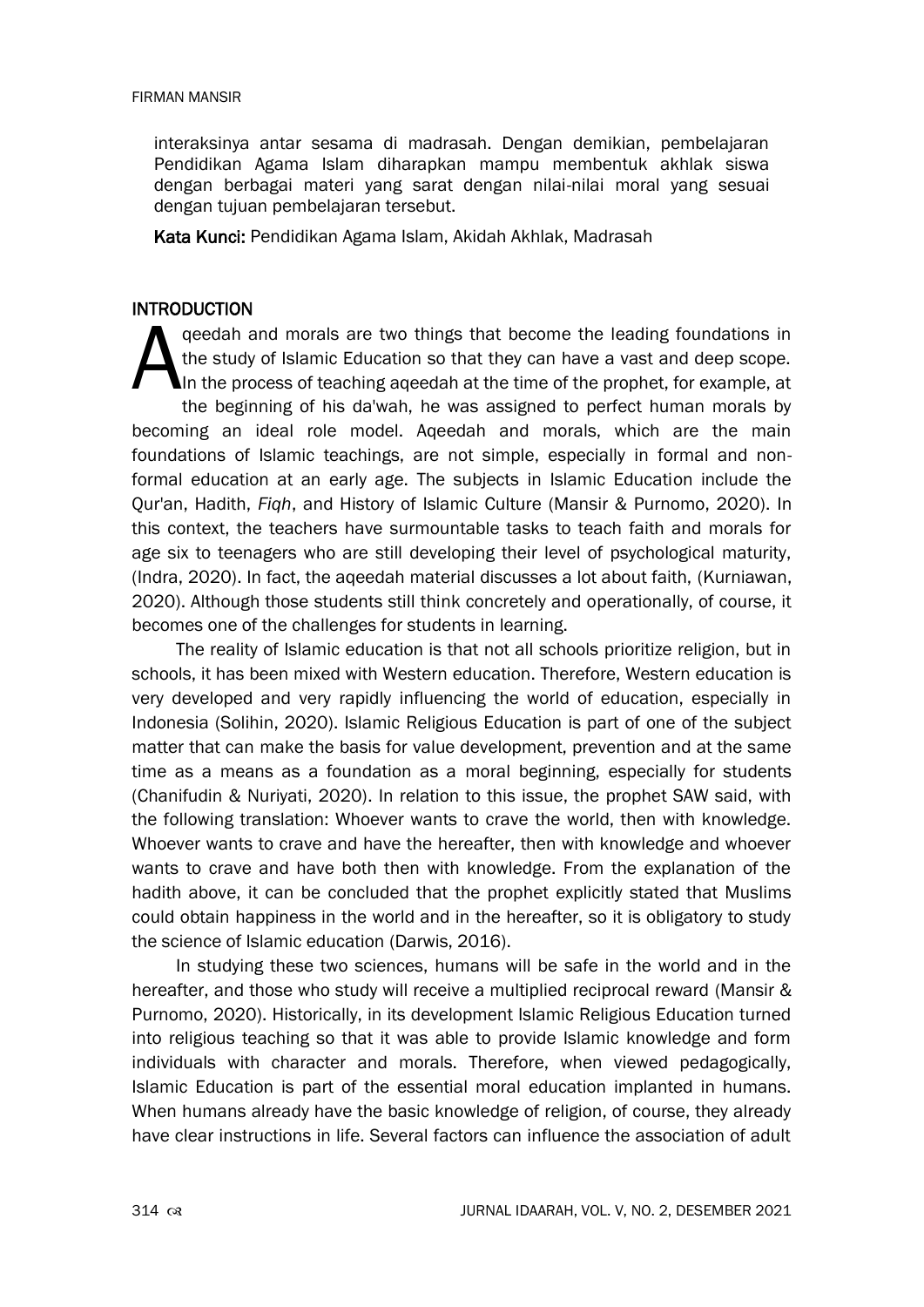children so that they follow Western-style. Besides that, this can be the key to assessing a Muslim community (Mustafha, 2014).

As for what happened, some Muslim scholars saw and argued that learning in Indonesia reflects the figure of a student with the character and behavior of the original personalities of the homeland itself. As an educated human being, it is necessary to show part of the slice and power of activity towards learning or educational steps that have goals in the country. So, all teaching staff or teachers can use an educational model that is in line with the character, personality of an educator by channeling and giving instructions to students who have moral, strong character, mature behavior, and the cultivation of Islamic values (Mansir, 2019).

This research was conducted based on the reality that occurred in educational institutions, especially in madrasas. The phenomenon of students in madrasas is in the spotlight and attention because their behavior is always compared to students in public schools. The rise of cases of brawls, fights, and mass cheating are part of the slice of immoral behavior. Therefore, Islamic religious education needs to respond and contribute to the moral formation of students. The difference with existing research lies in the object of study. This study focuses more on the role of Islamic religious education as a subject. In other studies mostly on the role of Islamic religious teachers in the formation of student morals. Thus, this research is different from existing research in the realm of Islamic religious education and Islamic religious education teachers.

Therefore, the solution offered to respond to various phenomena and be able to overcome the problems above is the need to create an education curriculum that has moral character and is an example to become a role model figure who exemplifies an educator, teacher in Indonesia through learning. Aqeedah morals or based on Islamic Religious Education (Fuess, 2007). Knowledge of character through learning aqeedah morals in the language of religion (Mansir et al., 2020), namely knowledge of moral education or learning of religious values which implies that the purpose of teachers and teachers in the country is to direct their people to aim at religious life and have a noble character (Lubis et al., 2019).

# RESEARCH METHODOLOGY

This type of research is qualitative. The data analysis technique uses an indepth analysis of the literature according to the source of the data obtained. Meanwhile, the approach used is a pedagogic approach, in order to determine the process of forming student morals through Islamic Religious Education. Data collected based on the suitability of the theme or thematic originating from research journals, both from national and international journals. In addition, some of the data also comes from research books whose topic is about the formation of student morals. Therefore, from several collected sources, this research used a qualitative approach. Therefore, this study shows how to interact between teachers and students in Islamic Education. In this article, the author used a qualitative research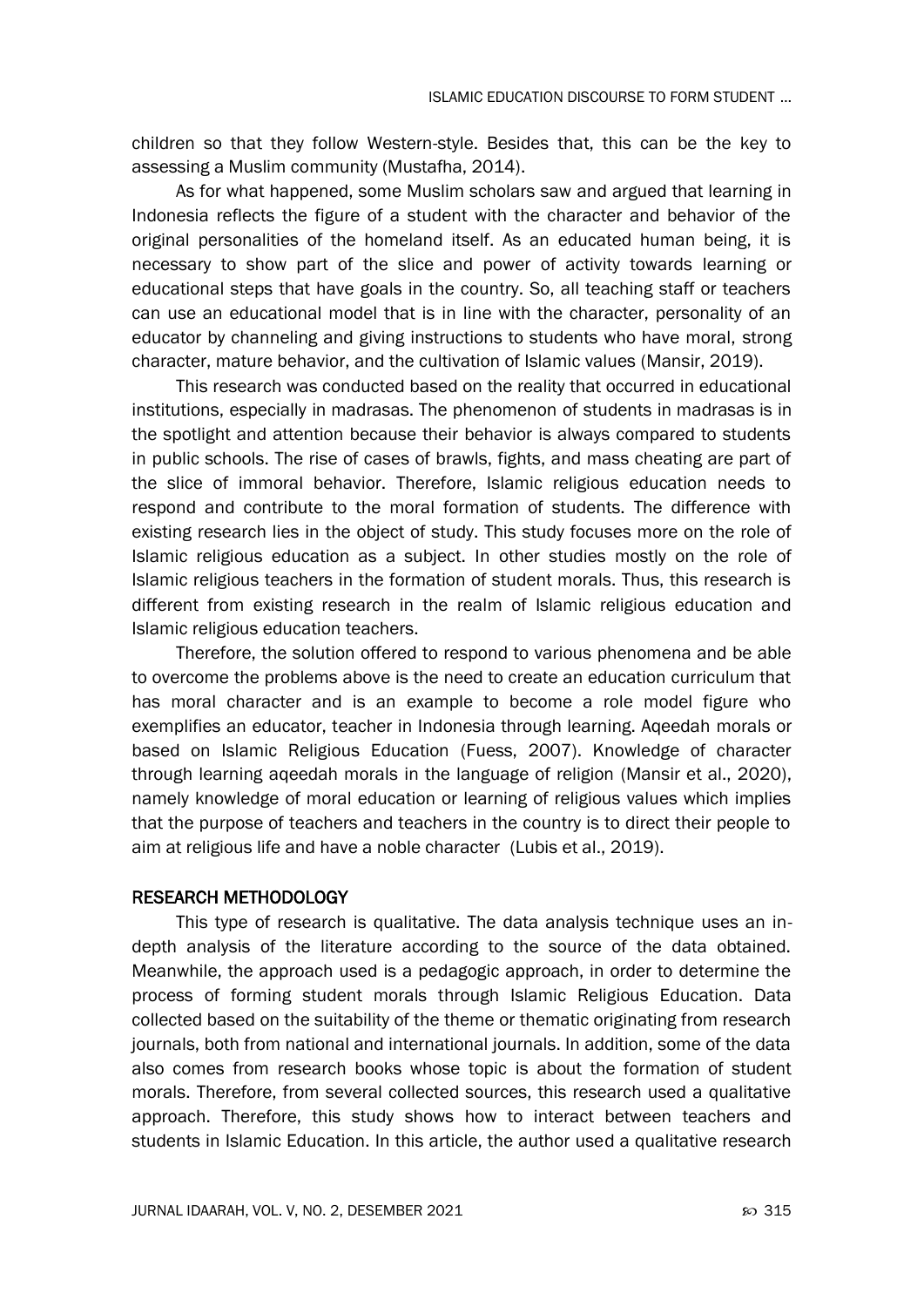#### FIRMAN MANSIR

approach with the concept that the collected data is not merely figures but in the form of data and tangible goals. The data referred to include those from a phenomenon, the work of a field paper. In processing data, this study applied descriptive analysis based on the collected data both from literature studies and occurring phenomena in the field based on observations.

# RESULT AND DISCUSSION

With the developments that occur in people's lives, especially in the technology field and the era of globalization that affects the development of education, especially to the destruction of students' morals in educational institutions, both formal and non-formal education (Mansir, 2021). The decline in the norms of human morality will increasingly shift further away from the primary goals of Islam unless the teacher always guides students in general educational institutions and in Islamic educational institutions by approaching all students (Mansir, 2020). In fact, providing examples of role models and guidance can foster moral values by giving birth to a character for students and becoming role models (Syafi'ie, 2011). Educational institutions as places of learning can be used as a means of one of the venues to enable the mentoring process to be carried out, or also with selfadjustment steps to achieve goals or develop student behavior in a better direction.

In educational facilities and infrastructure, Purnomo et al. (2020), learning facilities can be seen by residents as the primary means needed or essential in influencing the circumstances surrounding educational institutions or the development of a result of science, customs, and habits of the surrounding environment that influence norms, behavior, and morals of students (Mansir, 2020). Especially for students, they need to see a figure or example of a teacher in general lessons and examples in Islamic studies to be imitated continuously (Ahmad, 2018). Very few students can imitate, hear and follow the teacher in Islamic Education since the behavior of many PAI teachers has not become an ideal model. Therefore, the primary step must be carried out through education created by any teachers. An educational interaction dramatically affects the development of behavior, morals, including the character of a student. Islamic Education teachers should act as role models so that students can develop themselves and have morals that are in line with the rules or are reflected as commendable actions.

To foster a belief in religious attitudes for students to understand the teachings about the importance of having good morals is by maximizing the potential of Islamic Education teachers (Karim et al., 2020). Accordingly, this step is realized by carrying out directives including having morals to Allah *swt* and providing directions to follow the steps of the life of the prophet Muhammad, maintaining social behavior in an effort to take advantage of opportunities to do good. In carrying out daily activities, students are given directions, instructions, and enthusiasm to be vigilant in external interactions by following Muslim norms, especially in the external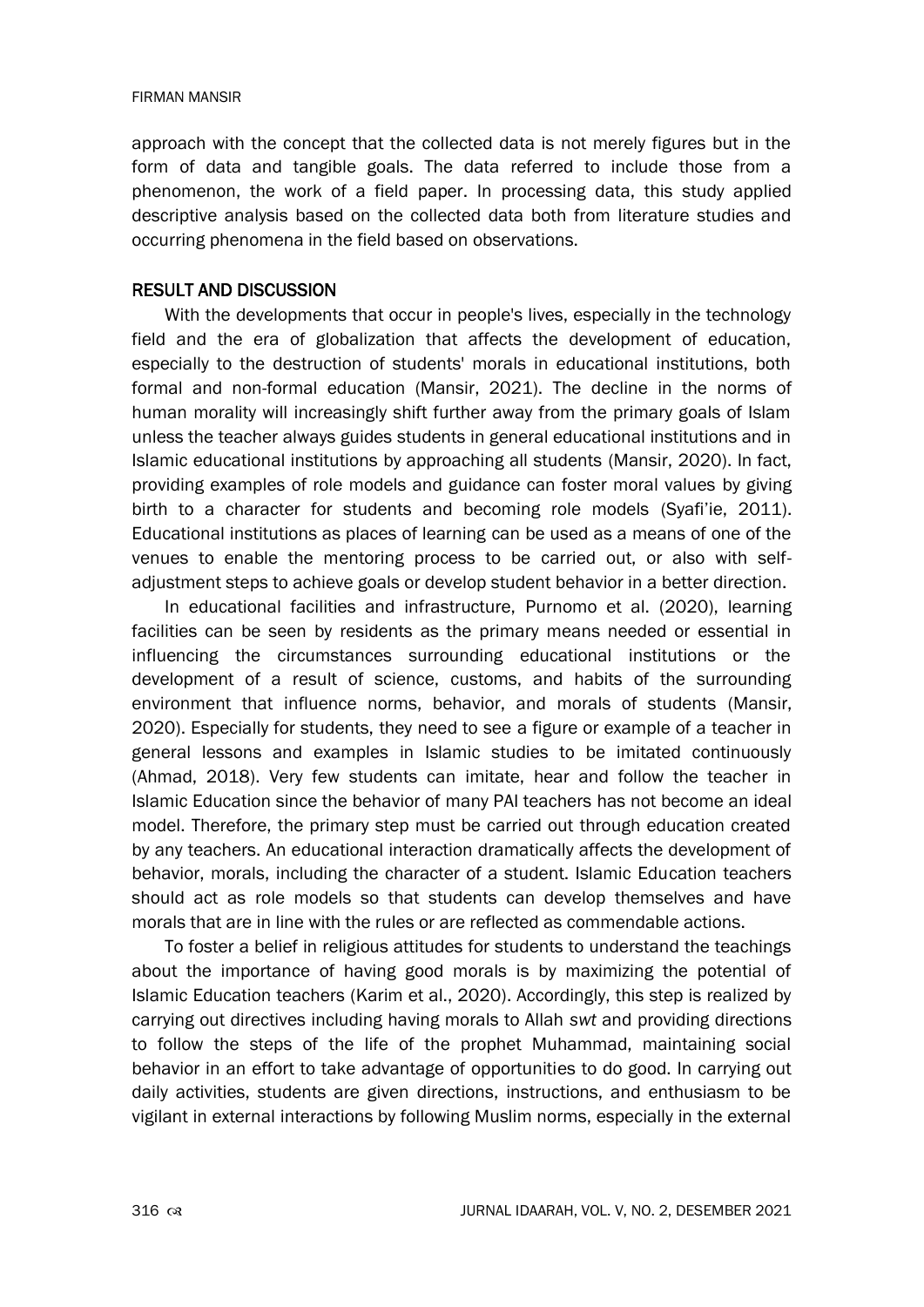environment such as Western culture and Korean culture, which seems to have influenced the younger generation.

Islamic Religious Education Learning forms knowledge, behavior, and skills through cognitive performance based on highly contextual news and socio-religious facts (Mansir, 2020). Learning Islamic Religious Education in schools is the concept of teaching discipline in accordance with applicable norms of Science, which includes the Qur'an and al-Hadith, Aqeedah Morals, *Fiqh*, and the History of Islamic Culture (SKI). Learning Islamic religious education through a long and comprehensive process is intended to prepare students to know the rules of belief of a Muslim, both those related to moral values, such as honesty, discipline, independence, hard work, creative, democratic, and tolerance, the development of foreign cultures, thus enabling students to choose to do positive things for the realization of a strong attitude and have Islamic principles.

The discussion of the objectives and scope of Islamic Religious Education subjects in schools is contained in the Decree of the Minister of Religion Number 183 of 2019 concerning the Islamic Education Curriculum and Arabic Language at Madrasah, especially in the sub-chapter of Content Standards. Content standards are criteria regarding the scope of the material and the level of competence to achieve competence in an educational unit at higher levels and types of special knowledge/learning. The basic standards were changed according to the substance of the national education goals on spiritual behavior and behavior, knowledge, and skills. Therefore, content standards were developed to select the criteria for the scope and level of relevant competencies using the graduate competencies conceptualized by the objectives in the educational standards, including behavior, knowledge, and skills.

The main points in aqeedah morals lessons which are part of learning Islamic education in schools, have characteristics and need to be described in detail. Although the concept of aqeedah morals, in general, is comprehensive and deep in Islamic religious education learning, especially the aqeedah morals. Also, it is simplified to suit the development of students with the age of children to teenagers and in accordance with the secrets of the curriculum, so that learning that is actually abstract can be concretized for an easier evaluation. Next, the aqeedah morals in Islamic Religious Learning in schools have components that are its trademark. These crucial components, apart from relating to the realm of understanding and skills, are the main characteristics that distinguish them from other learning, which are exemplary and habituation.

Examples are the first step in learning good morals, then can be educate through habituation that will make students' morals better and in the process are expected to become natural in the conscience of students (Mansir, 2017). Without these two things, the moral aqeedah in PAI learning in schools will only touch the cognitive realm and forget about other realms, (Imron, 2019). Examples become very important in learning morals. Sociologically, student education needs a figure they can imitate. For this reason, exemplary material is often presented in learning.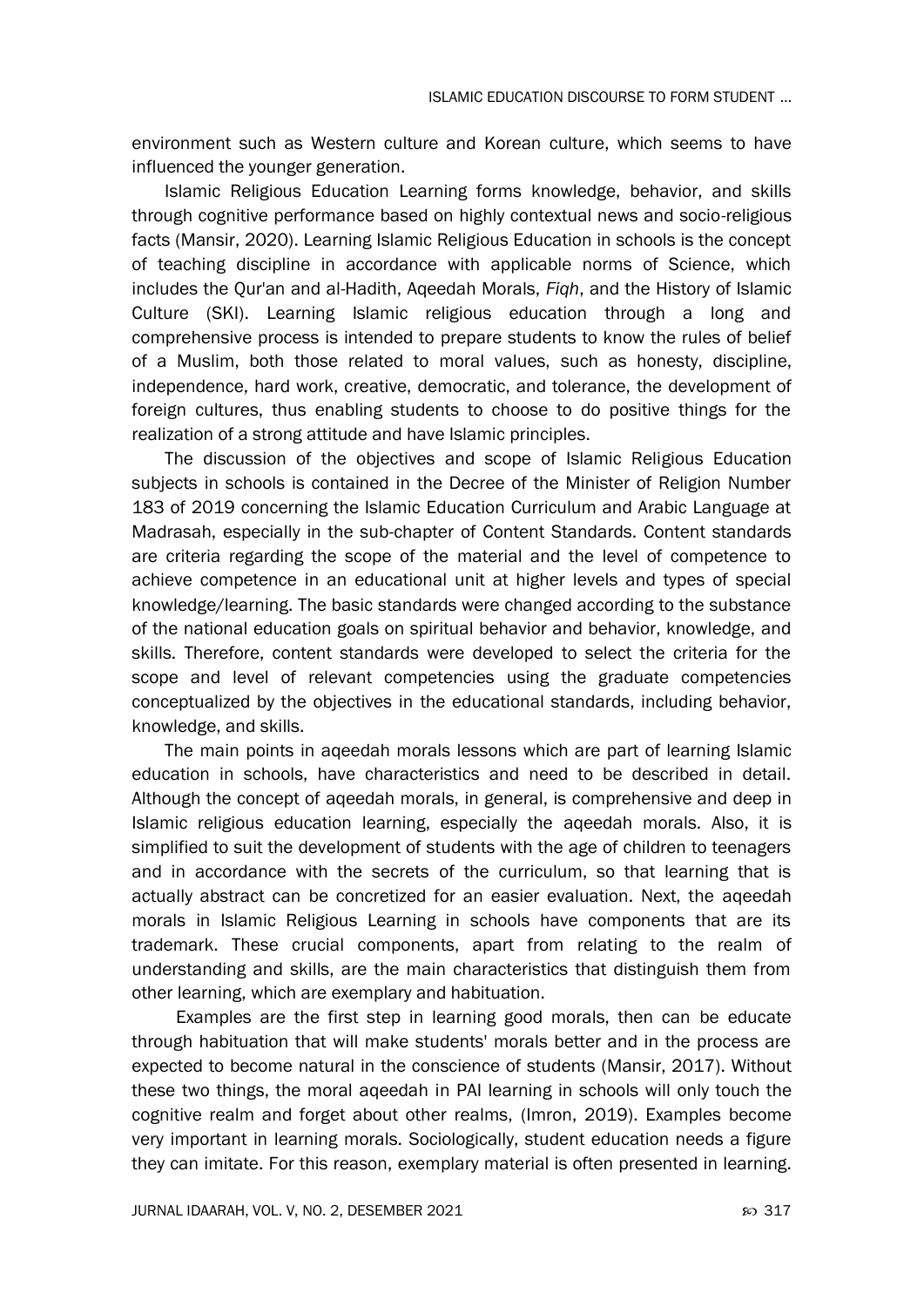#### FIRMAN MANSIR

Moreover, if this example is given directly by the Islamic Religious Education teacher as the main teacher, the teacher figure seen by students will make him a model in his life. Indirectly, it will happen in the formation of students' morals. Therefore, an Islamic Religious Education teacher must have good faith and morals first before teaching this to students.

In the Qur'an verse, "O you who have believed, why do you say what you do not do? Great is hatred in the sight of Allah that you say what you do not do." (Q.S. Al-Shaf: 2) this verse clearly explains to educators in particular that example is indeed a significant thing in the formation of good aqeedah and morals. Learning Islamic Religious Education in schools consists of several subjects (Nugroho, 2012), all of which contain the essence of aqeedah and morals, even though the aqeedah morals subjects are primary subjects that teach about this. Aspects of the moral aqeedah are simplified, as a result, can be adjusted to the level of psychological development of students, and can be assessed well. Although in aqeedah there are abstract concepts, for example, faith, (Syafi'ie, 2011). The aspects of the faith are the pillars of faith, *Asmaul husna*, and the *tayyibah* sentence. In contrast, the moral aspects include commendable morals, despicable morals, and daily manners. Then, the components contained in it as special characteristics of faith and morals in learning Islamic Religious Education in schools are exemplary and habituation.

Social and cultural situation is currently cause for concern. There are various kinds of events in education that increasingly lowers human dignity. There are many opinions as to why education seems to be lack lately in answering various kinds of problems in society. In terms of educational tradition, when compared to other countries and developed countries in general, our education is still far behind. The Indonesian state only planned a national education program, around the middle of the 20th century. Our intellectuals before independence like Soekarno, Hatta, who mostly received education from abroad, especially in the Netherlands. Only after independence, during the old order exactly, and especially during the New Order Indonesian education had a national education system that was more or less programmed and planned (Koesoema, 2010). Character education becomes increasingly urgent to be applied in educational institutions, given that various kinds of non-educative behavior have now become epidemic in educational institutions, such as cases of sexual abuse, rape, murder, all of which are already rampant in educational institutions.

In the context of Indonesian education, it occurs daily in community. The lack of moral values has become a kind of red light that urges all parties, educational institutions, governments, parents and the public to immediately see the importance of a synergy for the development of character education. There is a lot of evidences which show that the implementation of character education in schools actually help to create a better school culture, students feel safer, and better able to be oriented in learning so that achievement increases.

Through KTSP (Education Unit Level Curriculum), school should be given broad opportunities to actualize themselves and build character according to their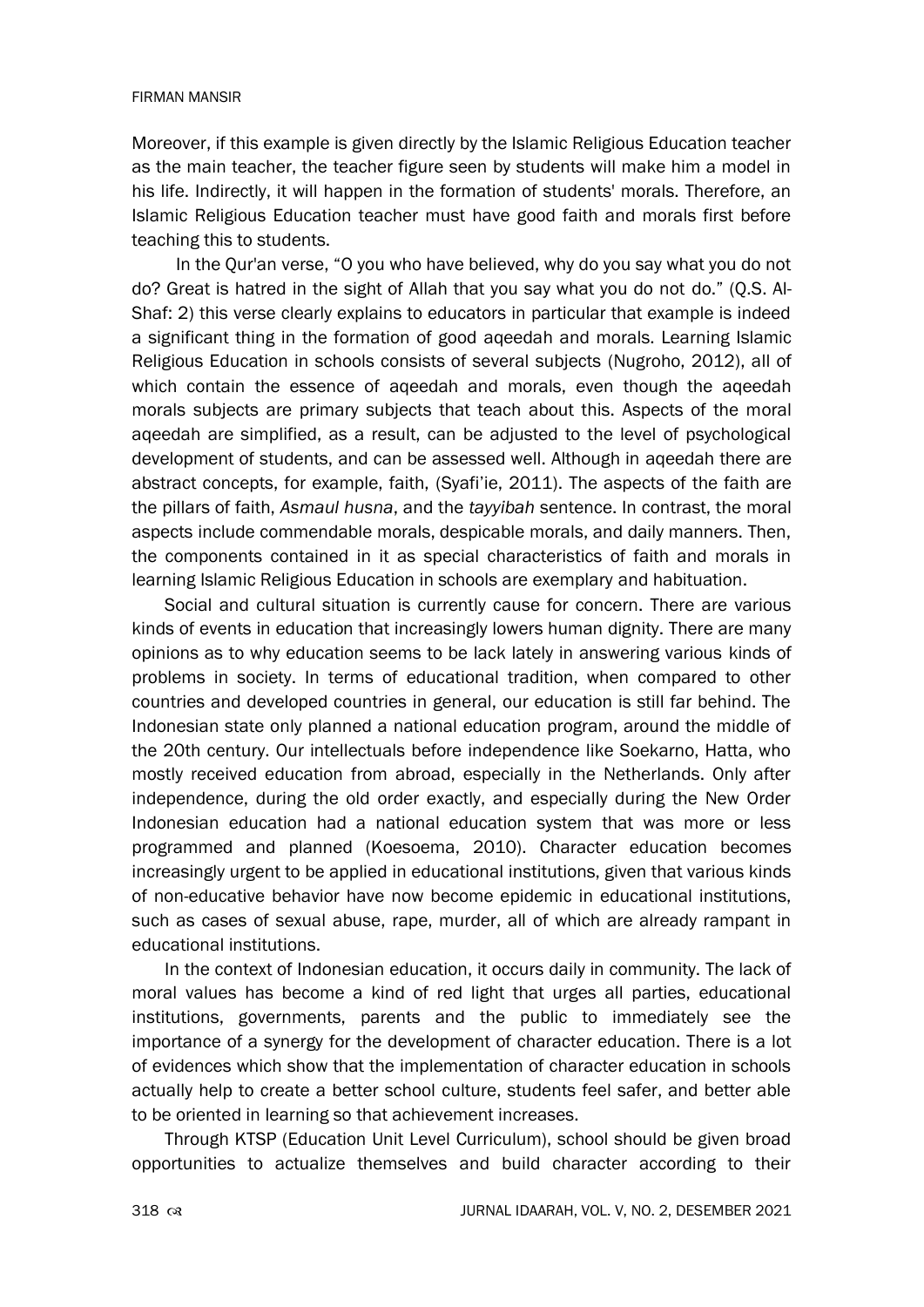potential. Schools can determine the profile of graduates who not only contain SKL (Graduate competence standard), but also the unique characteristics of each school. Schools which are geographically located on the beach can give their students good proficiency in character, operate motorboats, and master fiber technology and fish processing. Schools in the mountains will increase plantation ownership. Meanwhile, schools in tourist areas will strengthen the content of tourism, culinary, hospitality and crafts. As such, each school has a special character which is, a competitive advantage that is recognized by other schools in the country and abroad (Suyanto, 2010).

The process of Islamic education is experienced by children starting from the stage of cognition, namely children's knowledge and understanding of religious teachings and values contained in Islamic teachings. Second is affection, which is the process of internalizing religious teachings and values into children through appreciation and belief. The children's appreciation and belief become solid if it based on their knowledge and understanding of the teachings and values of the Islamic religion. Through the affection stage, the children will have the motivation to practice and obey the Islamic teachings that have been internalized in them. Thus, it will shape a faithful, pious and noble character of Muslim people (Muhaimin, 2001).

Furthermore, in implementing character education according to Islamic teachings by giving good examples to children about honesty, discipline, obedience, tolerance, and compassion, this will make children more open to every problem encountered in their lives. Development of children's character that is done with affection will have a positive impact on their development. Islam also forbids fostering the character of children through excessive physical contact, anger, and hatred. Therefore, character education for families, especially children, becomes an important part that must be considered. By giving many examples and good role models for children is one of the ways carried out by the Prophet Muhammad. He becomes a great role model because he can give a good example. There are many people in Indonesia who can give examples, even teach in practice but they cannot become a good role model. The prophet lived for years and fought in the city of Mecca and was able to survive with the siege of the Jews because he was able to set an example and become a role model. All that the Prophet said and did was followed and carried out by the Muslims at that time. In our country, there are many people who only capable at the theoretical level but the implementation is highly different.

Therefore, the renewal of Islamic education is one of the rise of Islam in Indonesia. It is not only in the  $20<sup>th</sup>$  century but until the present century. The renewal of Islamic education is considered important because it involves students who will live in the future in which today is not the same as the life that will be lived by students (young generation) later. It is not wrong if an educator has to instill futuristic value to students, and they are always instructed to teach something by seeing a better and brighter future. It is true about the advice that was delivered by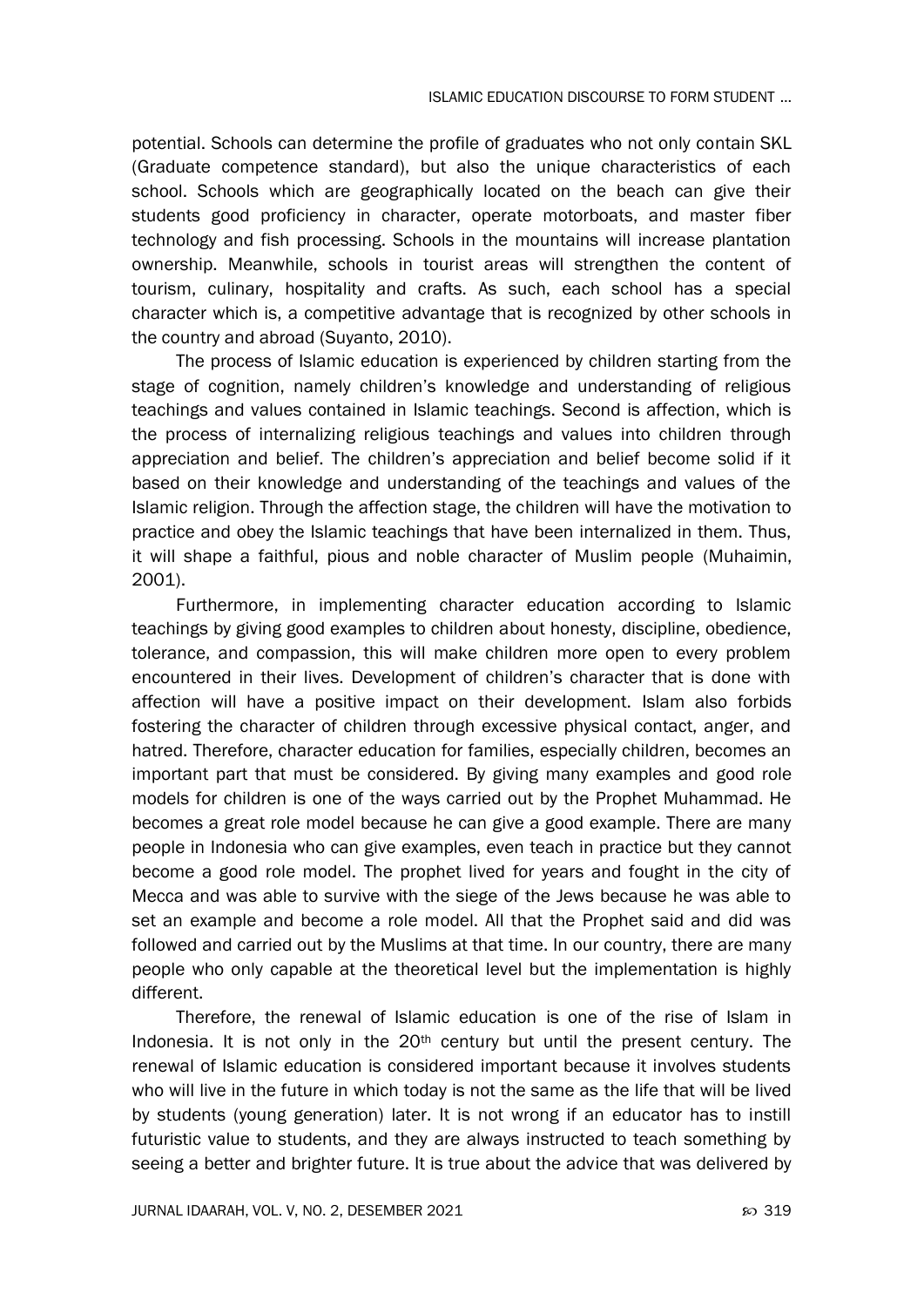#### FIRMAN MANSIR

Ali ibn Abi Talib a few centuries ago "Teach your children the future because your generation is different from theirs." Governments need to consider seriously about the role of Islamic education, and also always approach reform through engagement with the Muslim community and allow it to grow organically. Through close co-operation with Muslim communities, governments should develop a set of educational benchmarks and standards for the learning and teaching of Islam and incorporate Islamic education institutions in wider education inspection and oversight. A supervisor specialist needs to monitor these standards, especially for the teaching of Islam in prisons (Sahin, 2014).

Renewal of Islamic education (Karim, 2016) has found the momentum. It is not only the dynamic level of education which is micro, but it comes to a broader (macro) planning. Education is not currently only talking of learning strategies and learning, curriculum, and also various things that deserve to be discussed in length. There are many debates which still accumulate and must be resolved for the progress of Islamic education. Therefore, Islamic education as a business and human work will develop along with changes in social institutions. If Islamic education is able to follow the rhythm of change, it will "survive". Otherwise, if it is slow, it will be left and thrown on the runway. The existence of Islamic education is one of the basic requirements in resolving and perpetuating human culture (Nizar & Syaifuddin, 2010).

# **CONCLUSION**

The conditions found turned out to be Islamic religious education has a major role in responding to various student phenomena in madrasa. One way to respond to these various is phenomena to strengthen Islamic religious learning through the formation of student morals. In this way, students can from their morals well so that it is hoped that they will no longer or at least reduce various immoral behaviors in their lives. Therefore, the task of Islamic Religious Education teachers is not only to transfer knowledge to students but more than that. It is even hoped that he will be able to strengthen and form positive, strong, and tough student attitudes. With the aim that students involved in learning Islamic Religious Education have good morals and a straight and firm attitude. The thing that can be seen as well is Islamic Religious Education teachers can provide direction and instill positive values so that the behavior of a student in an educational environment can be an example for others. As educators, one must overcome various moral problems by being an example of a figure or role model for all school communities and, more specifically in this context, students. Aqeedah moral lessons are the central part of Islamic teachings, the same as their perceptions of Islamic Religious Education learning in public schools.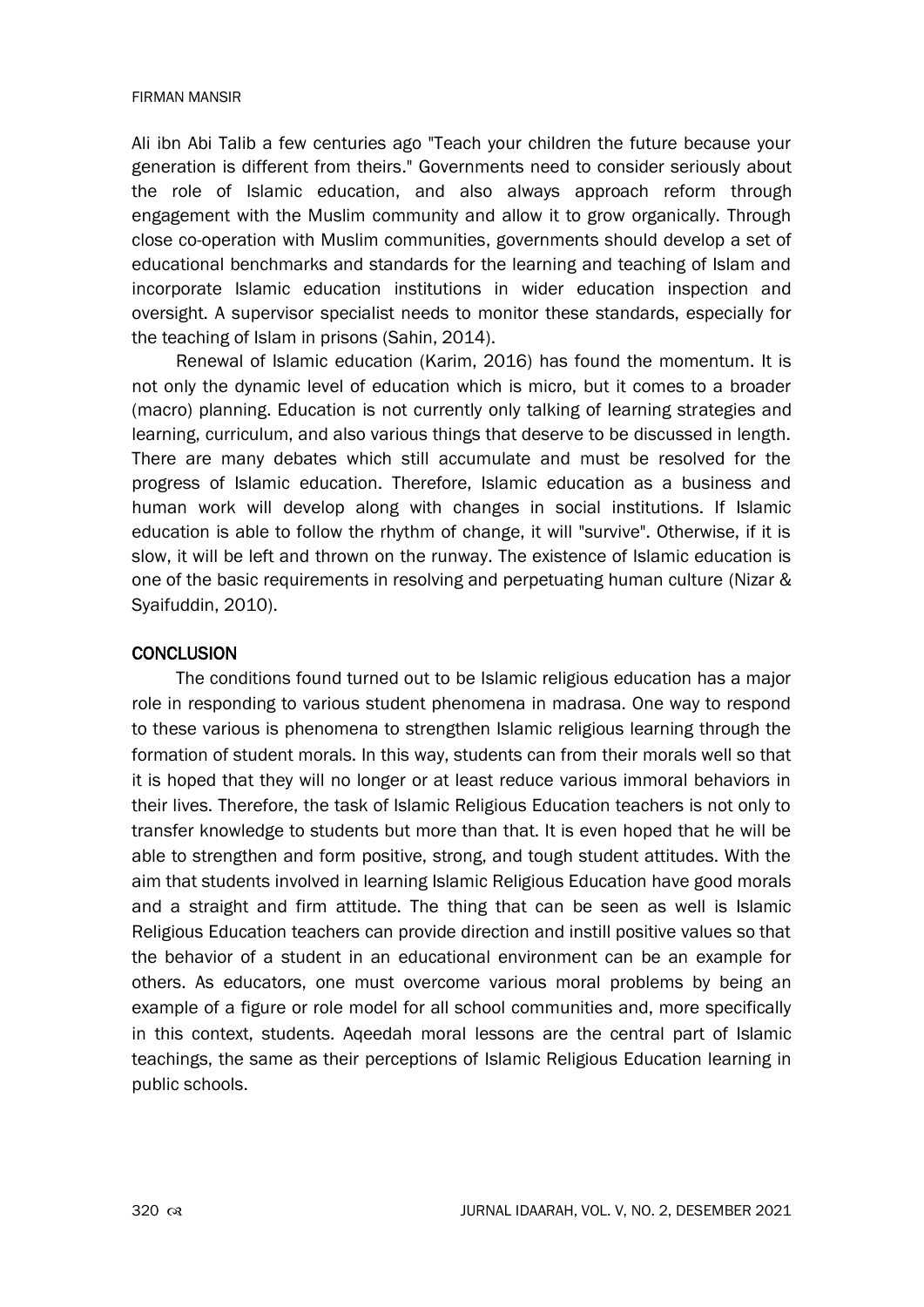### **REFERENCES**

- Ahmad, I. (2018). Proses Pembelajaran Digital dalam Era Revolusi Industri 4.0. *Direktur Jenderal Pembelajaran dan Kemahasiswaan. Kemenristek Dikti*.
- Chanifudin, C., & Nuriyati, T. (2020). Integrasi Sains dan Islam dalam Pembelajaran. *Asatiza*, *1*(2), 212–229.
- Darwis, A. (2016). Redefinisi Pendidikan Agama Islam dalam Terang Pendidikan Karakter. *Jurnal Pendidikan Islam UIN Sunan Gunung Djati*, *27*(3), 383–398.
- Fuess, A. (2007). Islamic Religious Education in Western Europe: Models of Integration and the German Approach. *Journal of Muslim Minority Affairs*, *27*(2), 215–239.
- Imron, A. (2019). Problematika Pembelajaran Akidah Akhlak di Sekolah Dasar. *Sosio Dialektika*, *4*(1).
- Indra, H. (2020). Challenges and Response in Islamic Education Perspective in the Digital Media Era. *ATTARBIYAH: Journal of Islamic Culture and Education*, *5*(1), 31–42.
- Karim, A., Mansir, F., & Saparudin, T. (2020). Managerial Leadership in Boarding and Public School: An Idea and Experience from Indonesia. *Journal of Talent Development and Excellence*, *12*(2), 4047–4059.
- Kurniawan, S. (2020). Al-Jabiri's Traces in M. Amin Abdullah's Idea About Integrative-Interconnective Paradigm For Higher Education. *ATTARBIYAH: Journal of Islamic Culture and Education*, *5*(1), 60–79.
- Lubis, Z., Saragih, A. H., & Gultom, I. (2019). Learning Aqeedah Students who Learned with the Point Conterpoint Learning Model in Integrated Islamic Junior High School in Deli Serdang 2019-2020. *Budapest International Research and Critics in Linguistics and Education (BirLE) Journal*, *2*(4), 514–524.
- Mansir, F. (2017). *Model Pendidikan Karakter Di Perguruan Tinggi Islam (Studi Pada Umi dan Uin Alauddin Makassar)*. Disertasi, Sekolah Pascasarjana UIN Syarif Hidayatullah Jakarta.
- Mansir, F. (2019). Implications of Teacher Certification on Professionalism and Welfare of 21th Century PAI Teachers. *Tadrib*, *5*(2), 138–152.
- Mansir, F. (2020). Diskursus Sains dalam Kurikulum Pendidikan Agama Islam di Sekolah dan Madrasah Era Digital. *Kamaya: Jurnal Ilmu Agama*, *3*(2), 144– 157.
- Mansir, F. (2020). The Impact of Globalization on Islamic Education Toward Fiqh Learning Existence in Covid-19 Pandemic Period. *ATTARBIYAH: Journal of Islamic Culture and Education*, *5*(2), 123–133.
- Mansir, F. (2020). The Urgency of Fiqh Siyasah In Islamic Education Learning At Madrasas And Schools. *POTENSIA: Jurnal Kependidikan Islam*, *6*(2), 142–154.